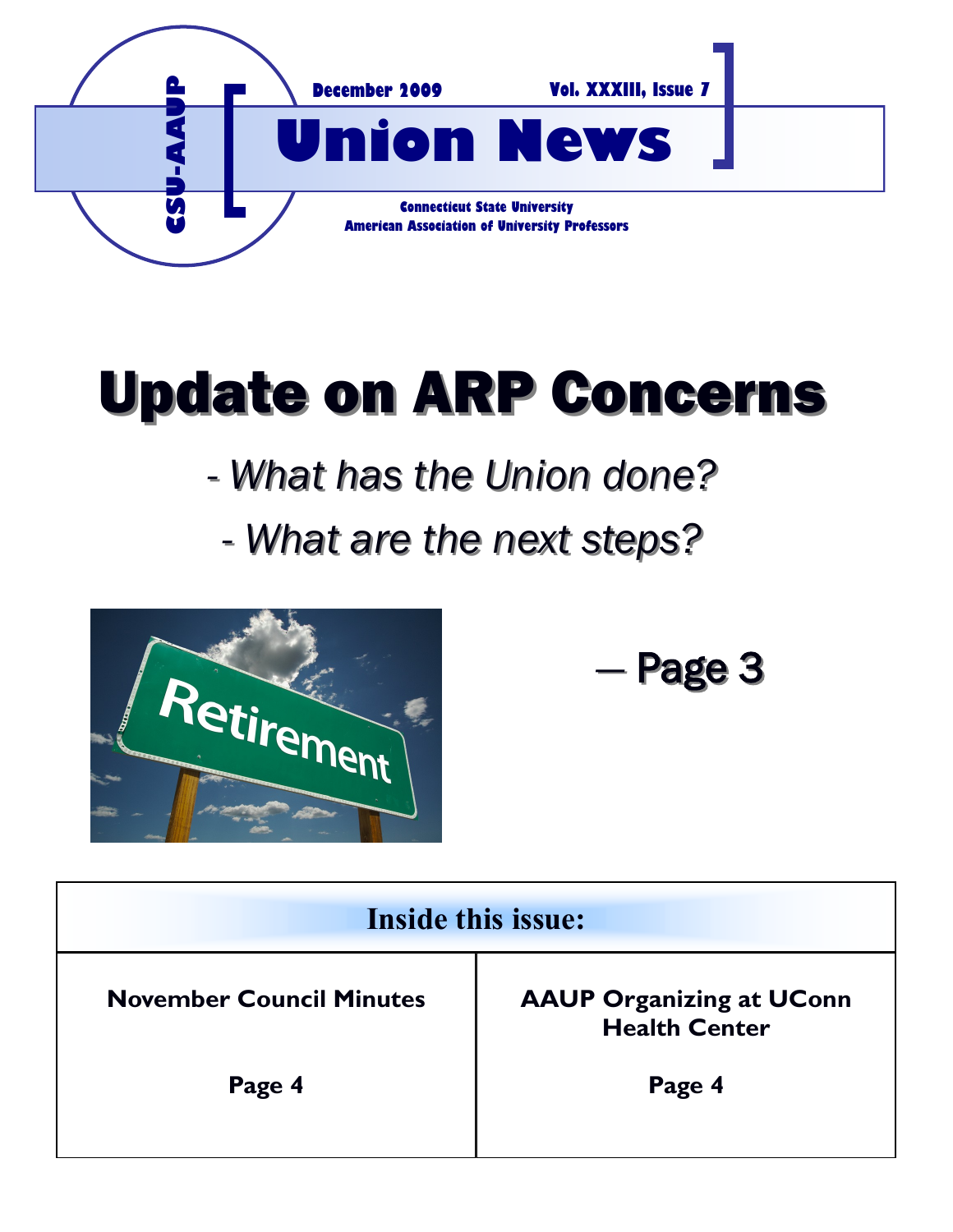#### **CSU-AAUP**

#### **Dates to Remember**

**(Contract dates may be superseded by Senate guidelines)**

**12/14-12/19:** Final exams

- **12/18:** Dean submits recommendations for penultimate year tenure candidates (Aug hires) and promotion candidates
- **12/31**: Provost takes required action and informs second or later year renewals of his decision (Jan. hires); Board awards tenure for penultimate year tenure candidates (Jan. hires)
- **1/1:** Dean submits recommendations for professional assessment candidates
- **1/16:** Collective Bargaining Congress East Coast Regional Meeting at Yale University
- **1/19:** Spring semester begins
- **1/20:** DEC receives and reviews records and notifies first year renewal candidates (August hires)

**1/25:** Classes begin

#### *Union News*

CSU-AAUP Central Connecticut State University Marcus White Hall, Rooms 305, 307 & 310 New Britain, CT 06050 Phone (860) 832-3790 Fax (860) 832-3794 Email: aaup@ccsu.edu Website: www.ccsu.edu/aaup/csu

> Editor: Ellen Benson Bensonell@ccsu.edu

### **MEMBER BENEFITS**

#### **Academe**

As a CSU-AAUP member, you will receive *Academe,* the bimonthly magazine that analyzes higher education issues from faculty members' perspectives. The magazine begins with an incisive round-up of news affecting professors. Feature articles examine tenure, affirmative action, part-time faculty appointments, distance education, intellectual property, and other timely academic issues. Investigative reports on violations of academic freedom and tenure are regular components. Columns cover legal trends, legislative developments, and new scholarly books.

### **Adjunct Advocate**

The *Adjunct Advocate* is a bimonthly magazine that features articles pertaining to part-time faculty. To read the magazine online at www.adjunctnation.com, please contact your local AAUP office for the username and password.

### **Cell Phone Service Plans**

CSU-AAUP members can receive a 15% discount on Sprint/Nextel service plans (good for new and existing customers!). Please contact the AAUP office for more information on how to take advantage of this benefit.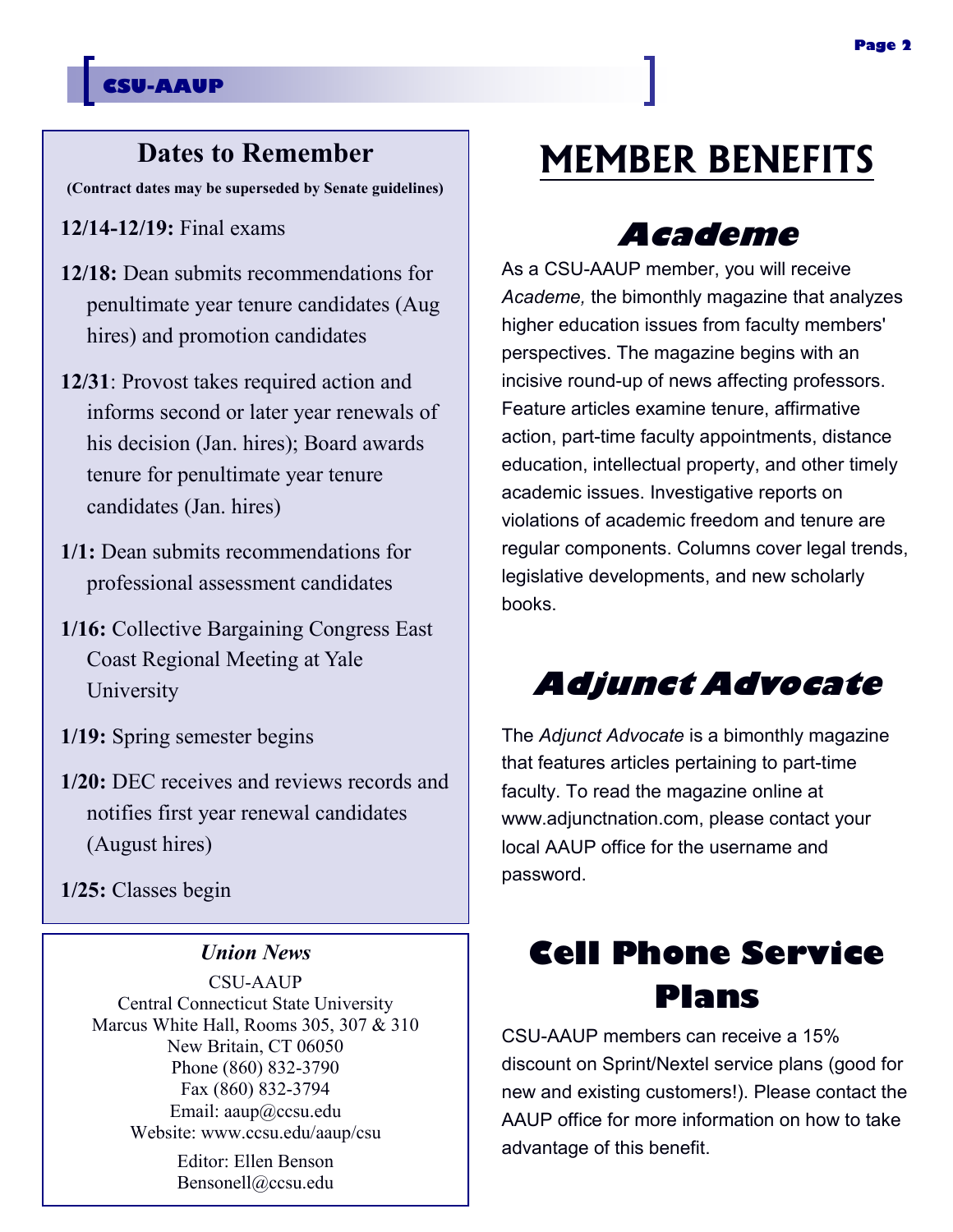#### **Update on ARP Concerns**

As previously reported, at its May 2009 meeting the CSU-AAUP Council voted to discuss with other affected unions the inequities between the Alternate Retirement Program (ARP) and the State Employees Retirement System (SERS), as alleged by the Committee for Equity in Retirement, and investigate possible political and legal remedies.

There are a number of issues raised by those in the ARP. Since employees must make a one-time irrevocable retirement choice within six months of hire, the ARP plan may be more attractive to new tenuretrack faculty who are uncertain of their future with their university. SERS requires ten years to vest whereas ARP is portable. However, many faculty have expressed that they would prefer to be in SERS once they receive tenure. Also, when ARP was first offered in 1975, there was no social security coverage. During the period of April 16 through July 12, 1990, an irrevocable individual choice election for ARP participants was held at each university. ARP participants who voted were able to elect "social security coverage" or "no social security coverage". All employees who chose to participate in ARP on or after July 13, 1990 were automatically provided social security coverage.

After a number of meetings between the higher education unions and discussion by the entire leadership of the State Employees Bargaining Agent Coalition (SEBAC), a grievance was filed on October 13, 2009. The basis of the alleged grievance is the "steering" of individual employees into ARP at various higher education state agencies; a number of unions feel this practice has been clearly documented. The attorneys handling the grievance are currently developing "template fact patterns" and believe the grievance may cover four or five classes of employees (for example, individuals who were clearly steered into the Alternate Retirement Program, individuals who were misinformed, etc.). Once the templates are finalized, CSU-AAUP and the other unions will be seeking members to testify or provide additional information based on the "template fact patterns" a member may fit into. CSU-AAUP has also requested all materials created and/or disseminated by the CSU System Office and the four universities regarding this matter.

In addition, CSU-AAUP organized a meeting with all the higher education union leaders and their lobbyists to discuss potential legislative options that may resolve this matter. The group agreed to seek the passage of a law that would provide (a) three opportunities within an individual's career in higher education when they would be allowed to switch retirement plans (for example at years 3, 6, and 10), (b) a one-time opportunity for employees to choose to participate in social security, and (c) the possibility to buy into SERS for those currently in ARP (requiring the individual to pay the employee share, the employer share, and the cumulative interest). Florida and Virginia allow state employees to have several opportunities to change retirement plans. Ohio allows state employees to buy into the state retirement system from ARP, but the IRS is arguing that the practice is illegal so the unions are unsure if the Connecticut General Assembly would be able to pass the third part of what we are seeking.

Further, CSU-AAUP, SUOAF-AFSCME and the University of Connecticut Professional Employees Association (UCPEA) each paid a portion of a retainer fee to secure the services of the firm of Moukawsher & Walsh (no relation to CSU-AAUP President David Walsh) to analyze documents and issues regarding possible breaches of duties associated with state retirement enrollment.

The unions are also investigating the cost of hiring an actuarial firm to perform an actuarial study to determine the impact of allowing individuals from ARP to "buy into" SERS. If the actuarial study findings indicate the purchase of ARP participants' service credits is revenue neutral (in other words, if it does not cost the state any money), it will make it easier to resolve the matter through legislation. If it costs the state money, it is unlikely in this economic climate that the General Assembly would approve such proposed legislation.

CSU-AAUP will keep its members updated as this matter progresses. Please check your campus email for updates over Winter Break.